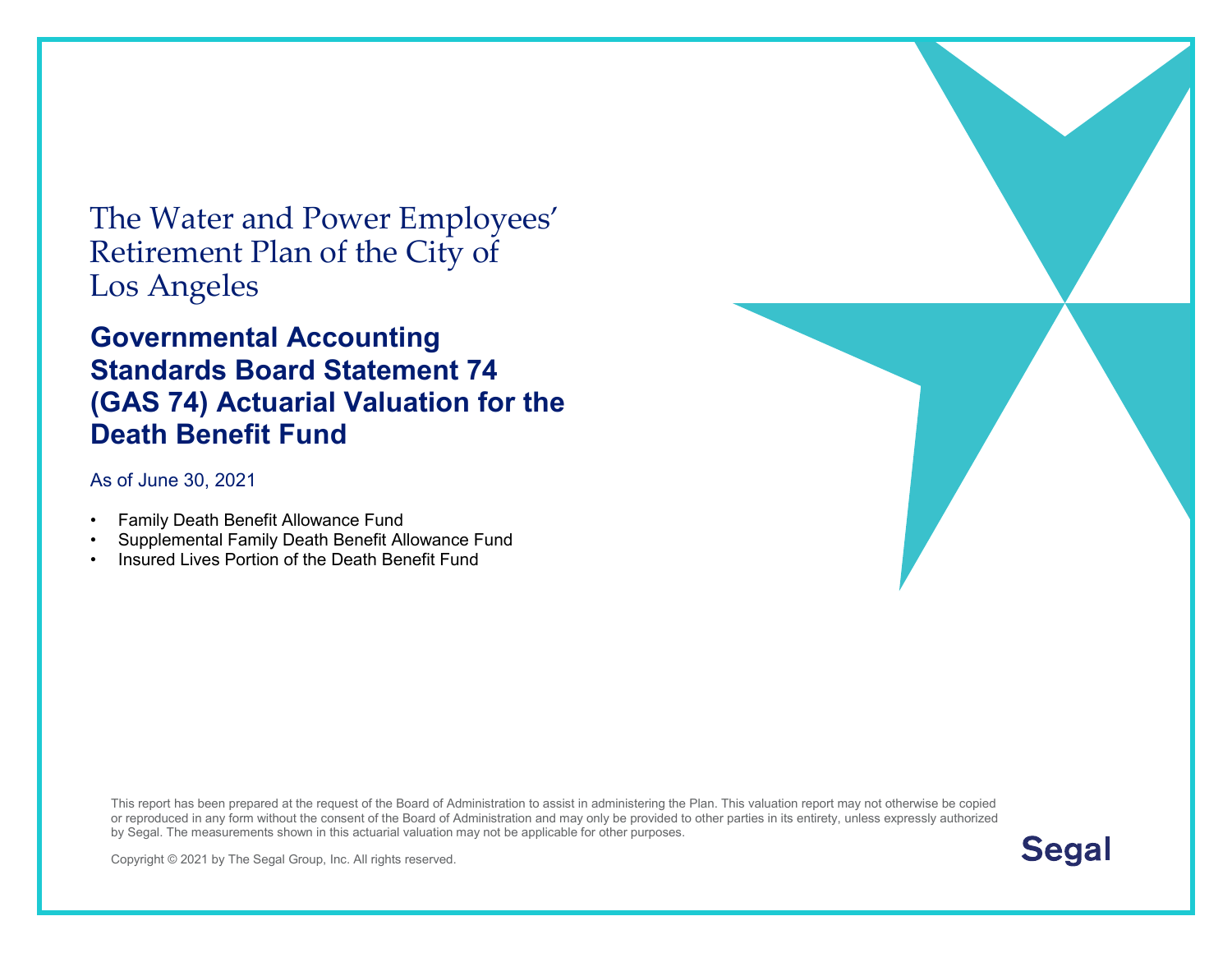

October 7, 2021

Board of Administration The Water and Power Employees' Retirement Plan of the City of Los Angeles 111 North Hope Street, Room 357 Los Angeles, CA 90012

Dear Board Members:

We are pleased to submit this Governmental Accounting Standards (GAS) 74 Actuarial Valuation of the Death Benefit Fund as of June 30, [2021.](#page--1-0) It contains various information that will need to be disclosed in order to comply with GAS 74.

This report was prepared in accordance with generally accepted actuarial principles and practices at the request of the Board to assist in administering the Retirement Plan. The census and financial information on which our calculations were based was prepared by the Retirement Office. That assistance is gratefully acknowledged.

The measurements shown in this actuarial valuation may not be applicable for other purposes. Future actuarial measurements may differ significantly from the current measurements presented in this report due to such factors as the following: plan experience differing from that anticipated by the economic or demographic assumptions; changes in economic or demographic assumptions; and changes in plan provisions or applicable law.

The actuarial calculations were completed under the supervision of Eva Yum, FSA, MAAA, Enrolled Actuary. We are members of the American Academy of Actuaries and we meet the Qualification Standards of the American Academy of Actuaries to render the actuarial opinion herein. To the best of our knowledge, the information supplied in the actuarial valuation is complete and accurate. Further, in our opinion, the assumptions as approved by the Board are reasonably related to the experience of and expectations for the Plan.

We look forward to reviewing this report with you and to answering any questions.

Sincerely,

Segal

Paul Angelo, FSA, MAAA, FCA, EA Exa Yum, FSA, MAAA, EA Senior Vice President and Actuary Vice President and Actuary

JAC/jl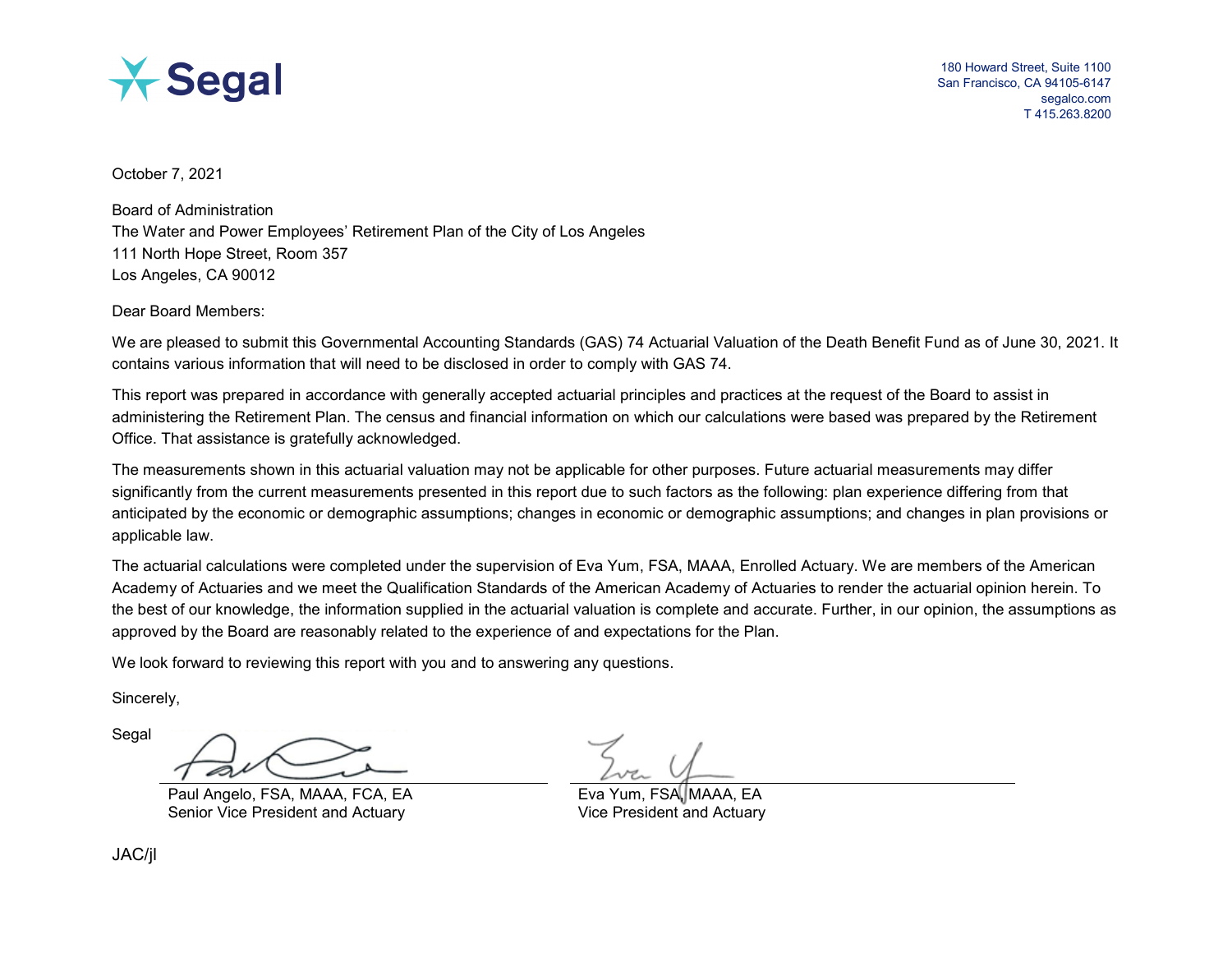# Table of Contents

| Appendix A: Projection of Plan Fiduciary Net Position for use in the Calculation of Discount Rate as of June 30, 2021  18 |  |
|---------------------------------------------------------------------------------------------------------------------------|--|

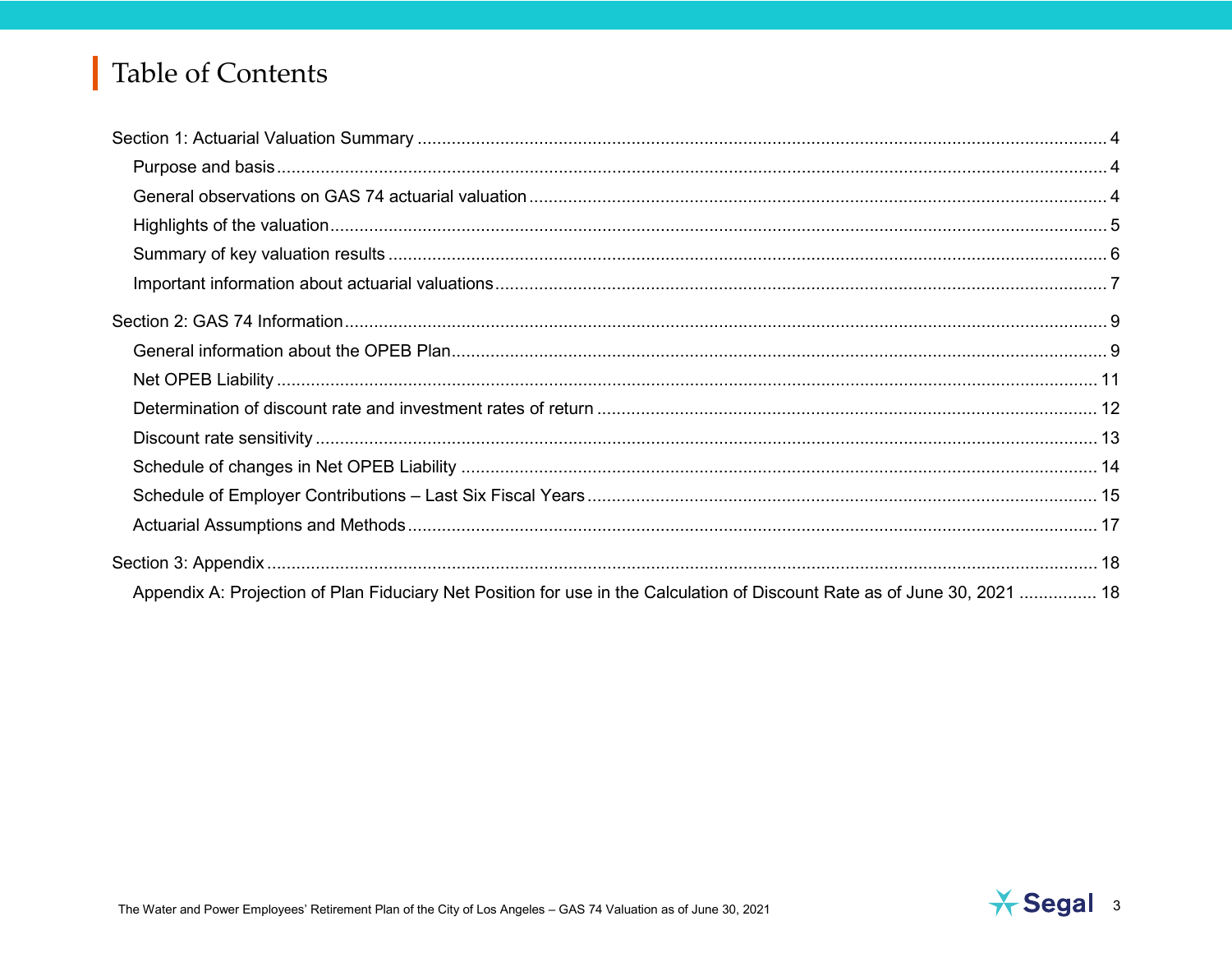#### **Purpose and basis**

This report has been prepared by Segal to present certain disclosure information required by Governmental Accounting Standards (GAS) 74 for the Water and Power Employees' Death Benefit Fund as of June 30, [2021.](#page--1-0) This valuation is based on:

- The benefit provisions of the Fund, as administered by the Board;
- The characteristics of covered active members, inactive vested members, and retired and disabled members as of March 31, [2021,](#page--1-0) provided by the Retirement Office;
- The assets of the Fund as of June 30, [2021,](#page--1-0) provided by the Retirement Office;
- Economic assumptions regarding future salary increases and investment earnings adopted by the Board for the July 1, [2021](#page--1-0) valuation; and
- Other actuarial assumptions, regarding employee terminations, retirement, death, etc. adopted by the Board for the July 1, [2021](#page--1-0) valuation.

#### **General observations on GAS 74 actuarial valuation**

- 1. The Governmental Accounting Standards Board (GASB) rules only define OPEB liability and expense for financial reporting purposes, and do not apply to contribution amounts for OPEB funding purposes. Employers and plans should develop and adopt funding policies under current practices.
- 2. When measuring OPEB Death Benefit liability, GASB uses the same actuarial cost method (Entry Age method) and the same type of discount rate (expected return on assets) as WPERP uses for funding. This means that the Total OPEB Liability (TOL) measure for financial reporting shown in this report is determined on the same basis as WPERP's Death Benefit Actuarial Accrued Liability (AAL) measure for funding. We note that the same is generally true for the Normal Cost component of the annual plan cost for funding and financial reporting.
- 3. The Net OPEB Liability (NOL) is equal to the difference between the TOL and the Plan Fiduciary Net Position. The Plan Fiduciary Net Position is equal to the market value of assets and therefore, the NOL measure is very similar to an Unfunded Actuarial Accrued Liability (UAAL) calculated on a market value basis. The NOL reflects all investment gains and losses as of the measurement date.

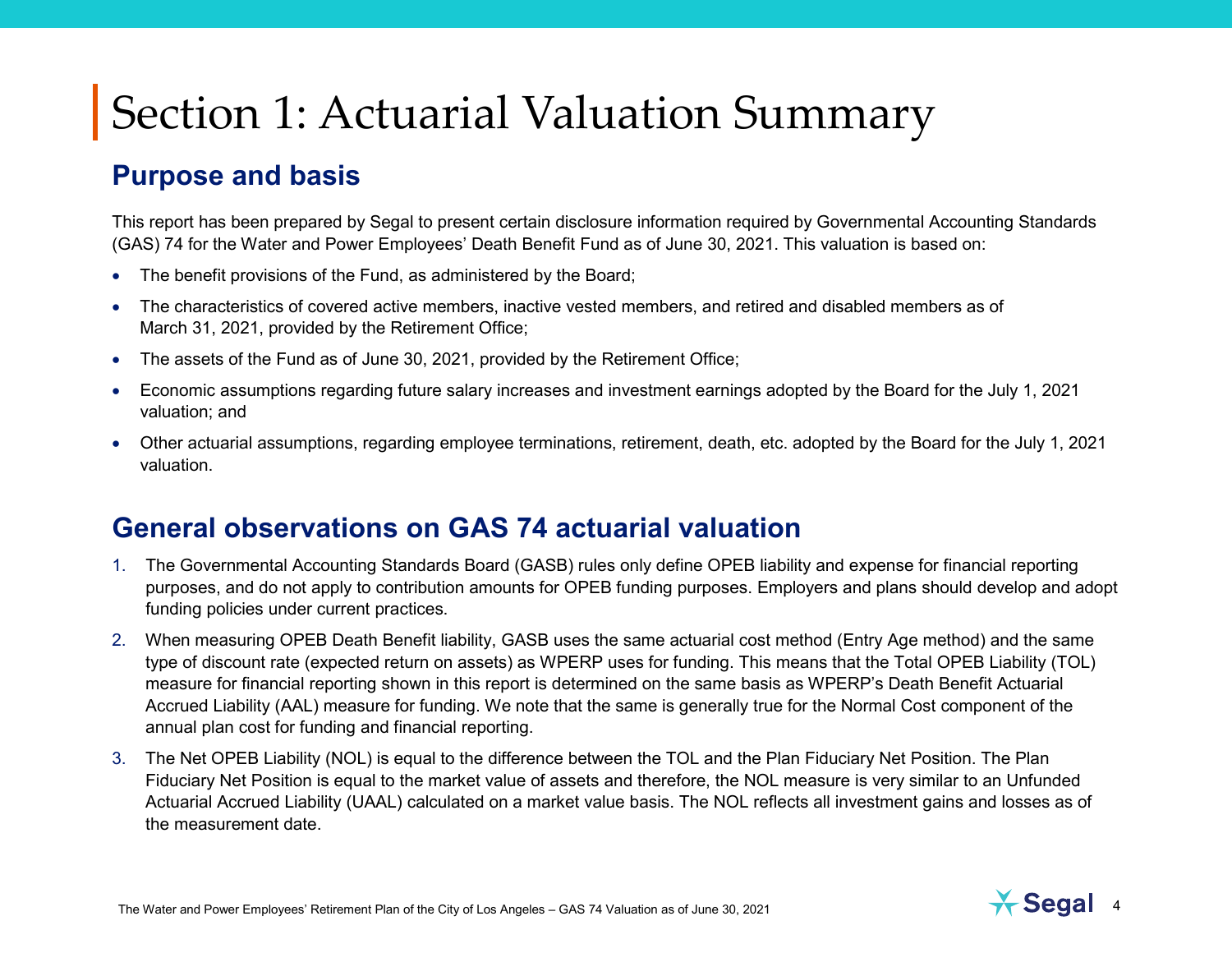#### **Highlights of the valuation**

- 1. For the June 30, [2021](#page--1-0) and June 30, [2020](#page--1-1) measurements, we used assumptions and methods consistent with those used by the Retirement Plan, with the exception of a 3.50% discount rate assumption and additional assumptions regarding family composition for the Family Death Benefit and Supplemental Family Death Benefit. The 3.50% discount rate is based on the Death Benefit Fund's current target asset allocation that is virtually all fixed income investments. It reflects expected real returns for that asset class as well as the 2.75% inflation assumption for the July 1, [2021](#page--1-0) and July 1, [2020](#page--1-1) valuation reports.
- 2. The NOL decreased from \$96.4 million as of June 30, [2020](#page--1-1) to \$93.3 million as of June 30, [2021.](#page--1-0) The primary reason for the decrease in NOL was due to employer contributions made during 2020-2021 to pay down the Unfunded Actuarial Accrued Liability partially offset by the unfavorable actuarial experience during the year. Changes in these values during the last two fiscal years ending June 30, [2020](#page--1-1) and June 30, [2021](#page--1-0) can be found in Section 2, Schedule of changes in Net OPEB Liability on page 14.
- 3. The NOLs measured as of June 30, [2021](#page--1-0) and [2020](#page--1-1) have been determined from the actuarial valuations as of July 1, [2021](#page--1-0) and July 1, [2020,](#page--1-1) respectively.
- 4. The discount rate used to determine the TOL and NOL as of June 30, [2021](#page--1-0) and [2020](#page--1-1) was 3.50%. Details on the derivation of the discount rate as of June 30, [2021](#page--1-0) can be found in Section 3, Appendix A. Various other information that is required to be disclosed can be found throughout Section 2. Actuarial assumptions and methods can be found in the Actuarial Assumptions and Methods subsection in Section 2.
- 5. It is important to note that this actuarial valuation is based on plan assets as of June 30, 2021. Due to the COVID-19 pandemic, market conditions have changed significantly since the onset of the Public Health Emergency. The Plan's funded status does not reflect short-term fluctuations of the market, but rather is based on the market values on the last day of the Plan Year. Moreover, this actuarial valuation is based on Plan data as of March 31, 2021 (adjusted to June 30, 2021 by adding 3 months of age, service and interest on contribution balance, and increasing benefit by the assumed July 1 COLA for members in pay status) and it does not include any possible short-term or long-term impacts on mortality of the covered population that may emerge after March 31, 2021, except for actual death benefit payments that are reflected in the plan assets as of June 30, 2021. While it is impossible to determine how the pandemic will affect market conditions and other demographic experience of the Plan in future valuations, Segal is available to prepare projections of potential outcomes upon request.

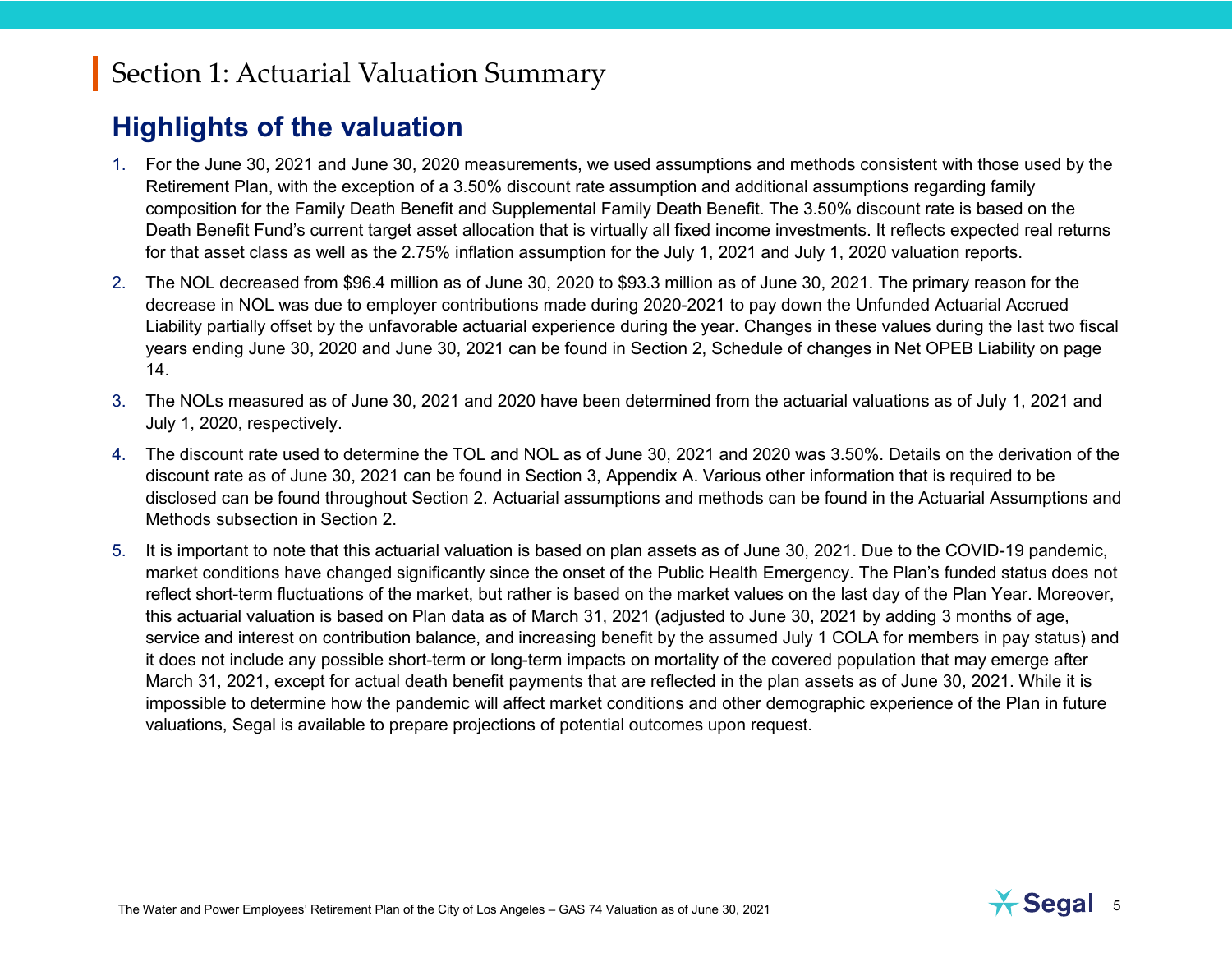#### <span id="page-5-6"></span><span id="page-5-5"></span><span id="page-5-4"></span><span id="page-5-3"></span><span id="page-5-2"></span><span id="page-5-1"></span><span id="page-5-0"></span>**Summary of key valuation results**

| <b>Measurement Date</b>                                   | June 30, 2021                                               | June 30, 2020                                               |
|-----------------------------------------------------------|-------------------------------------------------------------|-------------------------------------------------------------|
| Disclosure elements for fiscal year ending June 30:       |                                                             |                                                             |
| Service Cost <sup>1</sup>                                 | \$5,040,195                                                 | \$4,716,844                                                 |
| <b>Total OPEB Liability</b>                               | 134,038,066                                                 | 133,737,063                                                 |
| Plan Fiduciary Net Position <sup>2</sup>                  | 40,738,247                                                  | 37,364,822                                                  |
| <b>Net OPEB Liability</b>                                 | 93,299,819                                                  | 96,372,241                                                  |
| Schedule of contributions for fiscal year ending June 30: |                                                             |                                                             |
| Actuarially determined contributions <sup>3</sup>         | \$12,565,096                                                | \$13,334,780                                                |
| Actual contributions                                      | 12,898,727                                                  | 13,299,775                                                  |
| Contribution deficiency (excess)                          | $-333,631$                                                  | 35,005                                                      |
| Demographic data for plan year ending June 30:            |                                                             |                                                             |
| Number of beneficiaries <sup>4</sup>                      | 82                                                          | 88                                                          |
| Number of retired members                                 | 7,621                                                       | 7,472                                                       |
| Vested terminated members <sup>5</sup>                    | 599                                                         | 619                                                         |
| Number of active members <sup>6</sup>                     | 10,605                                                      | 10,778                                                      |
| Key assumptions as of June 30:                            |                                                             |                                                             |
| Discount rate                                             | 3.50%                                                       | 3.50%                                                       |
| Inflation rate                                            | 2.75%                                                       | 2.75%                                                       |
| Projected salary increases <sup>7</sup>                   | 4.50% to 10.25%; varying by<br>service, including inflation | 4.50% to 10.25%; varying by<br>service, including inflation |

<sup>1</sup> The service cost is always based on the previous year's assumptions, meaning that the June 30, [2021](#page--1-0) and June 30, [2020](#page--1-1) measurement values are based on the assumptions shown in the June 30, 2020 columns as there had been no changes in the actuarial assumptions between the July 1, 2019 and July 1, 2020 valuations.

- <sup>2</sup> Based on preliminary unaudited financial statements as of June 30[, 2021.](#page--1-0)
- $3$  Based on actual covered payroll reported by the Retirement Office.
- <sup>4</sup> Receiving Family Death or Supplemental Family Death benefits.
- <sup>5</sup> Includes members receiving Permanent Total Disability (PTD) benefits. Excludes terminated members with less than five years of service who are not eligible for death benefits.
- <sup>6</sup> Includes 1,593 and 1,524 active members who have Supplemental Family Death Benefit coverage for [2021](#page--1-0) and [2020,](#page--1-1) respectively.
- $7$  Includes inflation at 2.75% per year plus real across-the-board salary increases of 0.50% plus merit and promotion increases as of June 30, [2021](#page--1-0) an[d 2020.](#page--1-1)

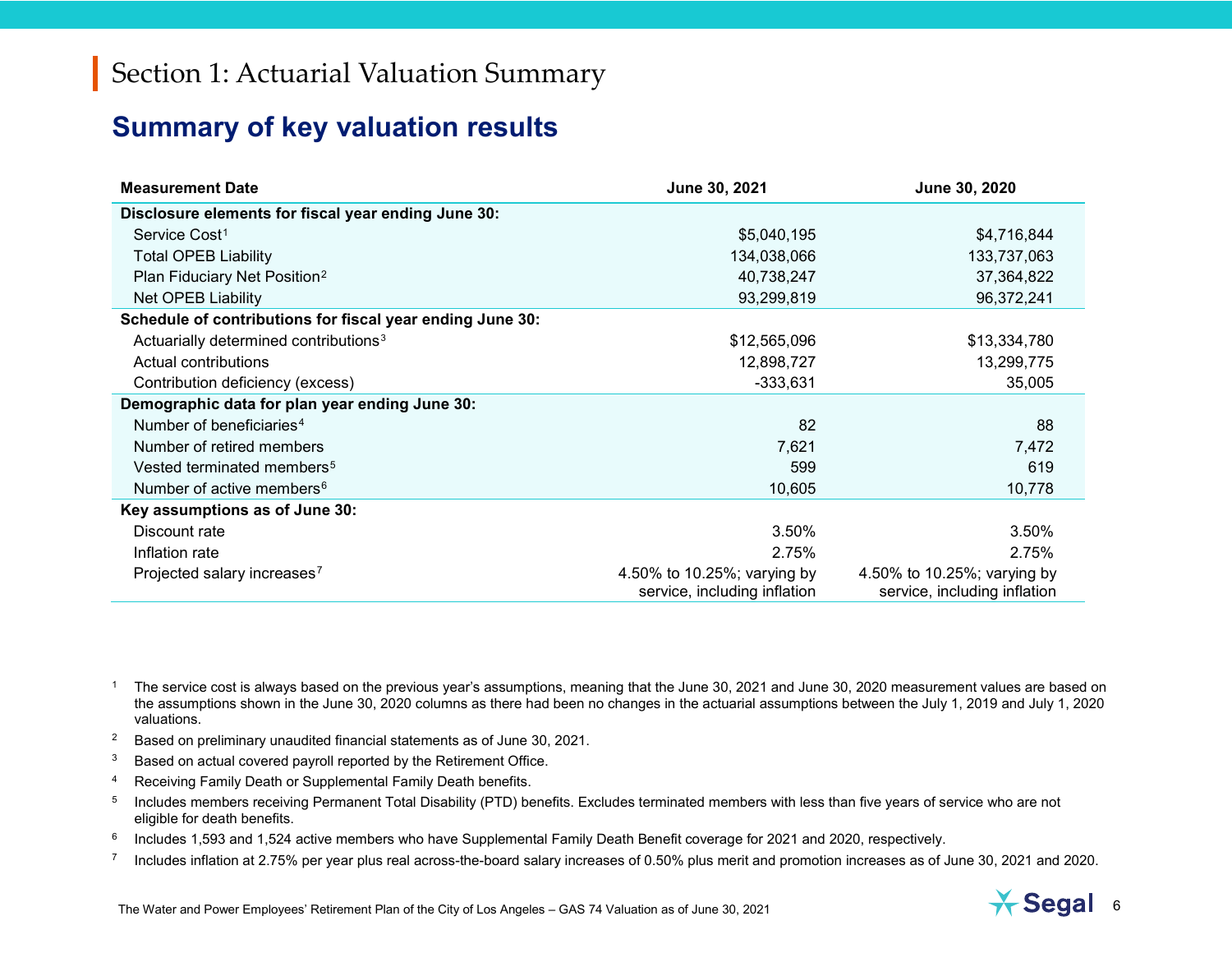#### **Important information about actuarial valuations**

An actuarial valuation is a budgeting tool with respect to the financing of future projected obligations of an OPEB plan. It is an estimated forecast – the actual long-term cost of the plan will be determined by the actual benefits and expenses paid and the actual investment experience of the plan.

In order to prepare a valuation, Segal relies on a number of input items. These include:

| <b>Plan of benefits</b>      | Plan provisions define the rules that will be used to determine benefit payments, and those rules, or the<br>interpretation of them, may change over time. It is important to keep Segal informed with respect to plan<br>provisions and administrative procedures, and to review the plan description in this report (as well as the plan<br>summary included in our funding valuation report) to confirm that Segal has correctly interpreted the plan<br>provisions.                                                                                                                                                                                                                                                                                                                                                                                                                                                                                                                                                                                                                                                                                                                                        |
|------------------------------|----------------------------------------------------------------------------------------------------------------------------------------------------------------------------------------------------------------------------------------------------------------------------------------------------------------------------------------------------------------------------------------------------------------------------------------------------------------------------------------------------------------------------------------------------------------------------------------------------------------------------------------------------------------------------------------------------------------------------------------------------------------------------------------------------------------------------------------------------------------------------------------------------------------------------------------------------------------------------------------------------------------------------------------------------------------------------------------------------------------------------------------------------------------------------------------------------------------|
| <b>Participant data</b>      | An actuarial valuation for a plan is based on data provided to the actuary by the Retirement Office. Segal does not<br>audit such data for completeness or accuracy, other than reviewing it for obvious inconsistencies compared to<br>prior data and other information that appears unreasonable. It is important for Segal to receive the best possible<br>data and to be informed about any known incomplete or inaccurate data.                                                                                                                                                                                                                                                                                                                                                                                                                                                                                                                                                                                                                                                                                                                                                                           |
| <b>Assets</b>                | This valuation is based on the market value of assets as of the measurement date, as provided by the Retirement<br>Office.                                                                                                                                                                                                                                                                                                                                                                                                                                                                                                                                                                                                                                                                                                                                                                                                                                                                                                                                                                                                                                                                                     |
| <b>Actuarial assumptions</b> | In preparing an actuarial valuation, Segal projects the benefits to be paid to existing plan participants for the rest<br>of their lives and the lives of their beneficiaries. This projection requires actuarial assumptions as to the probability<br>of death, disability, termination, and retirement of each participant for each year. In addition, the benefits projected<br>to be paid for each of those events in each future year reflect actuarial assumptions as to salary increases. The<br>projected benefits are then discounted to a present value, based on the assumed rate of return that is expected to<br>be achieved on the plan's assets. There is a reasonable range for each assumption used in the projection and the<br>results may vary materially based on which assumptions are selected. It is important for any user of an actuarial<br>valuation to understand this concept. Actuarial assumptions are periodically reviewed to ensure that future<br>valuations reflect emerging plan experience. While future changes in actuarial assumptions may have a significant<br>impact on the reported results, that does not mean that the previous assumptions were unreasonable. |
| <b>Models</b>                | Segal valuation results are based on proprietary actuarial modeling software. The actuarial valuation models<br>generate a comprehensive set of liability and cost calculations that are presented to meet regulatory, legislative<br>and client requirements. Our Actuarial Technology and Systems unit, comprised of both actuaries and<br>programmers, is responsible for the initial development and maintenance of these models. The models have a<br>modular structure that allows for a high degree of accuracy, flexibility and user control. The client team programs<br>the assumptions and the plan provisions, validates the models, and reviews test lives and results, under the<br>supervision of the responsible actuary.                                                                                                                                                                                                                                                                                                                                                                                                                                                                      |

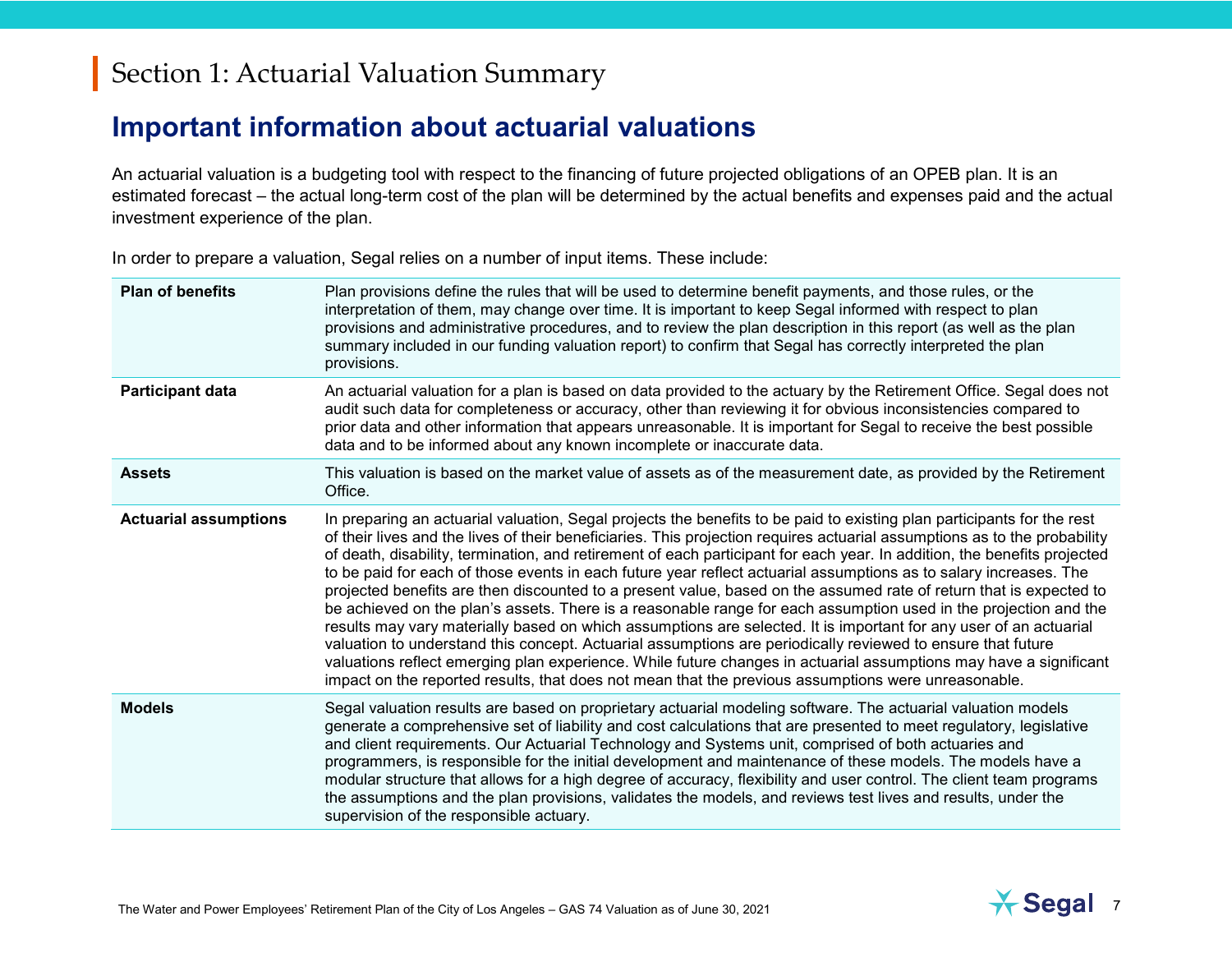The user of Segal's actuarial valuation (or other actuarial calculations) should keep the following in mind:

The valuation is prepared at the request of the WPERP to assist the Plan in preparing their financial reports. Segal is not responsible for the use or misuse of its report, particularly by any other party.

An actuarial valuation is a measurement of the plan's assets and liabilities at a specific date. Accordingly, except where otherwise noted, Segal did not perform an analysis of the potential range of future financial measures. The actual long-term cost of the plan will be determined by the actual benefits and expenses paid and the actual investment experience of the plan.

If WPERP is aware of any event or trend that was not considered in this valuation that may materially change the results of the valuation, Segal should be advised, so that we can evaluate it.

Segal does not provide investment, legal, accounting, or tax advice. Segal's valuation is based on our understanding of applicable guidance in these areas and of the plan's provisions, but they may be subject to alternative interpretations. The WPERP should look to their other advisors for expertise in these areas.

As Segal has no discretionary authority with respect to the management or assets of WPERP, it is not a fiduciary in its capacity as actuaries and consultants with respect to WPERP.



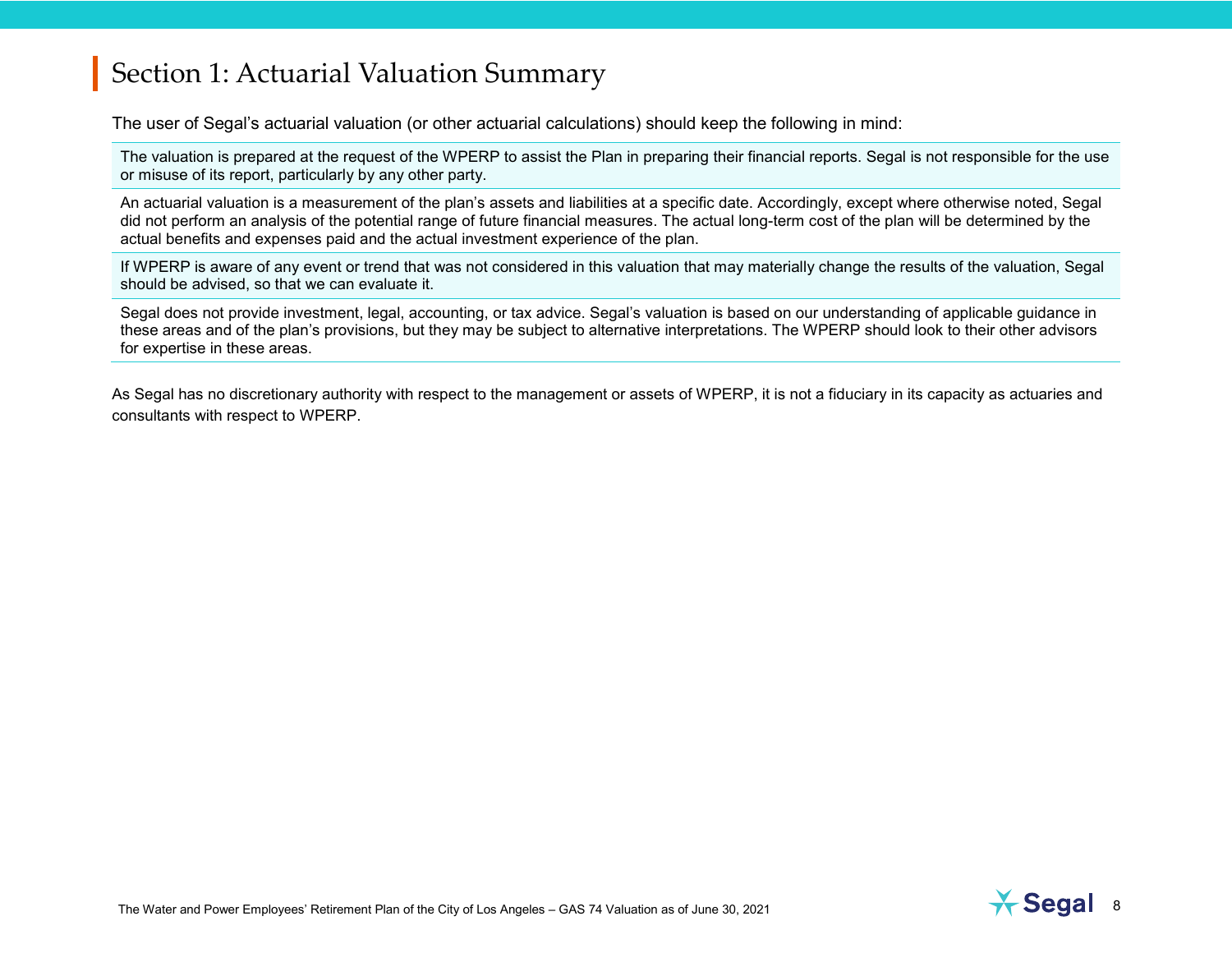## **General information about the OPEB Plan**

#### **Plan Description**

*Plan administration. The Water and Power Employees' Retirement Plan of the City of Los Angeles (WPERP) was established by the* Los Angeles Department of Water and Power in 1938. WPERP is a single employer public employee retirement system whose main function is to provide retirement benefits to employees of the Los Angeles Department of Water and Power.

Under the provisions of the City Charter, the Board of Administration (the "Board") has the responsibility and authority to administer the Plan and to invest its assets. The Board members serve as trustees and must act in the exclusive interest of the Plan's members and beneficiaries. The Board has seven members: one member of the Board of Water and Power Commissioners, the General Manager, the Chief Accounting Employee, three employee members who are elected for three-year terms by active members of the Plan, and one retiree who is appointed by the Board of Water and Power Commissioners for a three-year term.

Plan membership. At June 30, [2021,](#page--1-0) the members of the Death Benefit Fund consisted of the following:

| Beneficiaries currently receiving benefits from Death Benefit Fund                 | 82     |
|------------------------------------------------------------------------------------|--------|
| Retired members currently receiving benefits from Retirement Plan                  | 7.621  |
| Vested terminated members entitled to, but not yet receiving benefits <sup>1</sup> | 599    |
| Active members                                                                     | 10,605 |
| Total                                                                              | 18.907 |

<sup>1</sup> Includes members receiving Permanent Total Disability (PTD) benefits. Excludes terminated members with less than five years of service who are not eligible for death benefits.

*Benefits provided.* The WPERP Death Benefit Fund pays death benefits to the beneficiaries of eligible employees. Generally, to be eligible for the Family Death Benefit allowance, an employee must be a full member of WPERP and contributing to WPERP at the time of death. If death occurs after retirement, the retired member must be receiving a monthly retirement allowance from WPERP, and had a least five years of Department Service at retirement. The Family Death Benefit program pays a monthly allowance of \$416 to the surviving spouse of a member with minor (or disabled) children plus \$416 for each minor (or disabled) child up to a maximum monthly allowance of \$1,170. In addition, the spouse's portion will not be paid if the spouse is receiving a Survivor's Optional Death Benefit Allowance or an Eligible Spouse Allowance from the Retirement Plan.

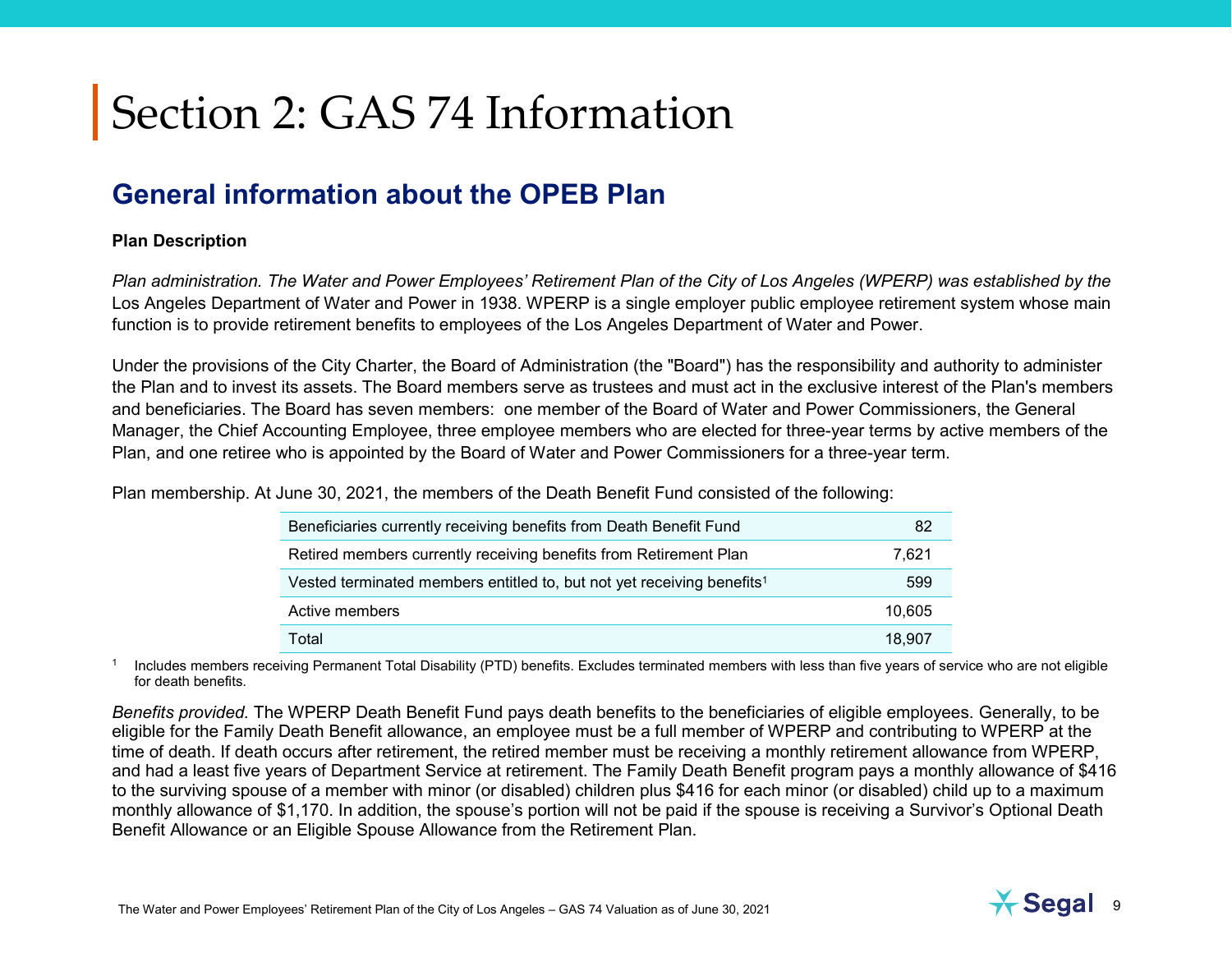The Supplemental Family Death program is similar, but is optional and subject to making additional member contributions. The Supplemental Family Death Benefit program pays a monthly allowance of \$520 for each surviving spouse or child, in addition to the amounts payable from the Family Death Benefit program, subject to a maximum of \$1,066 for the additional benefits.

The Insured Lives Death Benefit Fund for Contributing Members provides death benefits to employees that die while employed by the Department. Generally, to be eligible, an employee must be a full member of WPERP and contributing to WPERP at time of death. The benefit paid from the Death Benefit Fund is a single sum that is equal to 14 times the member's monthly compensation with no maximum.

The Insured Lives Death Benefit Fund for Noncontributing Members provides death benefits to employees that were employed by the Department for at least five years and death occurred after retirement. The death benefit is paid in a single sum that is equal to the lesser of 14 times the member's Full Retirement Allowance or \$20,000.

The LADWP contributes to the Death Benefit Fund based upon actuarially determined contribution rates adopted by the Board of Administration. Employer contribution rates are adopted annually based upon recommendations received from WPERP's actuary after the completion of the review of the death benefit fund. The employer and member contribution rates as of June 30, [2021](#page--1-0) are as follows:

|                                          |                   | <b>Members</b>  |                |
|------------------------------------------|-------------------|-----------------|----------------|
|                                          | <b>Department</b> | <b>Active</b>   | <b>Retired</b> |
| <b>Total Death Benefit Fund</b>          | 1.12% of payroll  |                 |                |
| <b>Family Death Benefit</b>              |                   | N/A             | N/A            |
| <b>Supplemental Family Death Benefit</b> |                   | \$2.25 biweekly | \$4.90 monthly |
| Insured Lives:                           |                   |                 |                |
| Contributing                             |                   | \$1.00 biweekly | N/A            |
| Noncontributing                          |                   | N/A             | N/A            |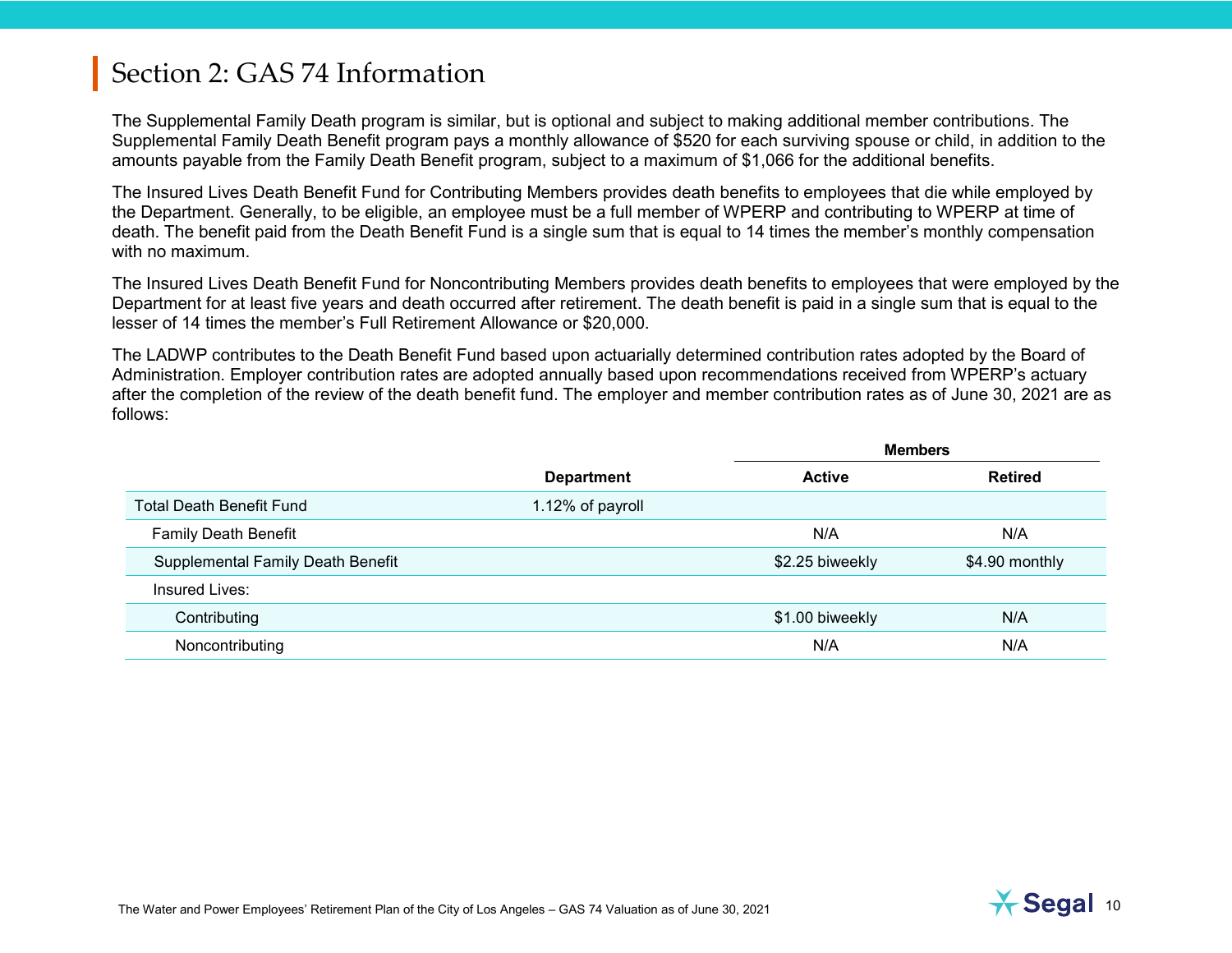# **Net OPEB Liability**

| <b>Measurement Date</b>                                                 | June 30, 2021 | June 30, 2020 |
|-------------------------------------------------------------------------|---------------|---------------|
| <b>Components of the Net OPEB Liability</b>                             |               |               |
| <b>Total OPEB Liability</b>                                             | \$134,038,066 | \$133,737,063 |
| <b>Plan Fiduciary Net Position</b>                                      | -40,738,247   | -37,364,822   |
| Net OPEB Liability                                                      | \$93,299,819  | \$96,372,241  |
| Plan Fiduciary Net Position as a percentage of the Total OPEB Liability | 30.39%        | 27.94%        |

The Net OPEB Liability (NOL) was measured as of June 30, [2021](#page--1-0) and [2020](#page--1-1) and determined based upon the Plan Fiduciary Net Position (plan assets) and Total OPEB Liability (TOL) from actuarial valuations as of July 1, [2021](#page--1-0) and [2020,](#page--1-1) respectively.

*Plan provisions.* The plan provisions used in the measurement of the NOL are the same as those described previously.

*Actuarial assumptions.* The TOL as of June 30, [2021](#page--1-0) and [2020](#page--1-1) were determined by actuarial valuations as of July 1, [2021](#page--1-0) and [2020,](#page--1-1) respectively. The actuarial assumptions used in the June 30, [2021](#page--1-0) and June 30, 2020 measurements were based on the results of an experience study for the period from July 1, 2015 through June 30, 2018. They are the same as the assumptions used in the July 1, [2021](#page--1-0) and July 1, 2020 actuarial valuations for the Retirement Plan, with the exception of a 3.50% investment return assumption and additional assumptions regarding family composition for the Family Death Benefit and Supplemental Family Death Benefit. In particular, the following assumptions were applied to all periods included in the June 30, 2021 and June 30, 2020 measurements:

| <b>Inflation</b>          | 2.75%                                                                                        |
|---------------------------|----------------------------------------------------------------------------------------------|
| <b>Salary increases</b>   | 4.50% to 10.25%, vary by service, including inflation                                        |
| Investment rate of return | 3.50%, net of investment expense, including inflation                                        |
| <b>Other assumptions:</b> | Same as those described in the Actuarial assumptions and Methods<br>subsection in Section 2. |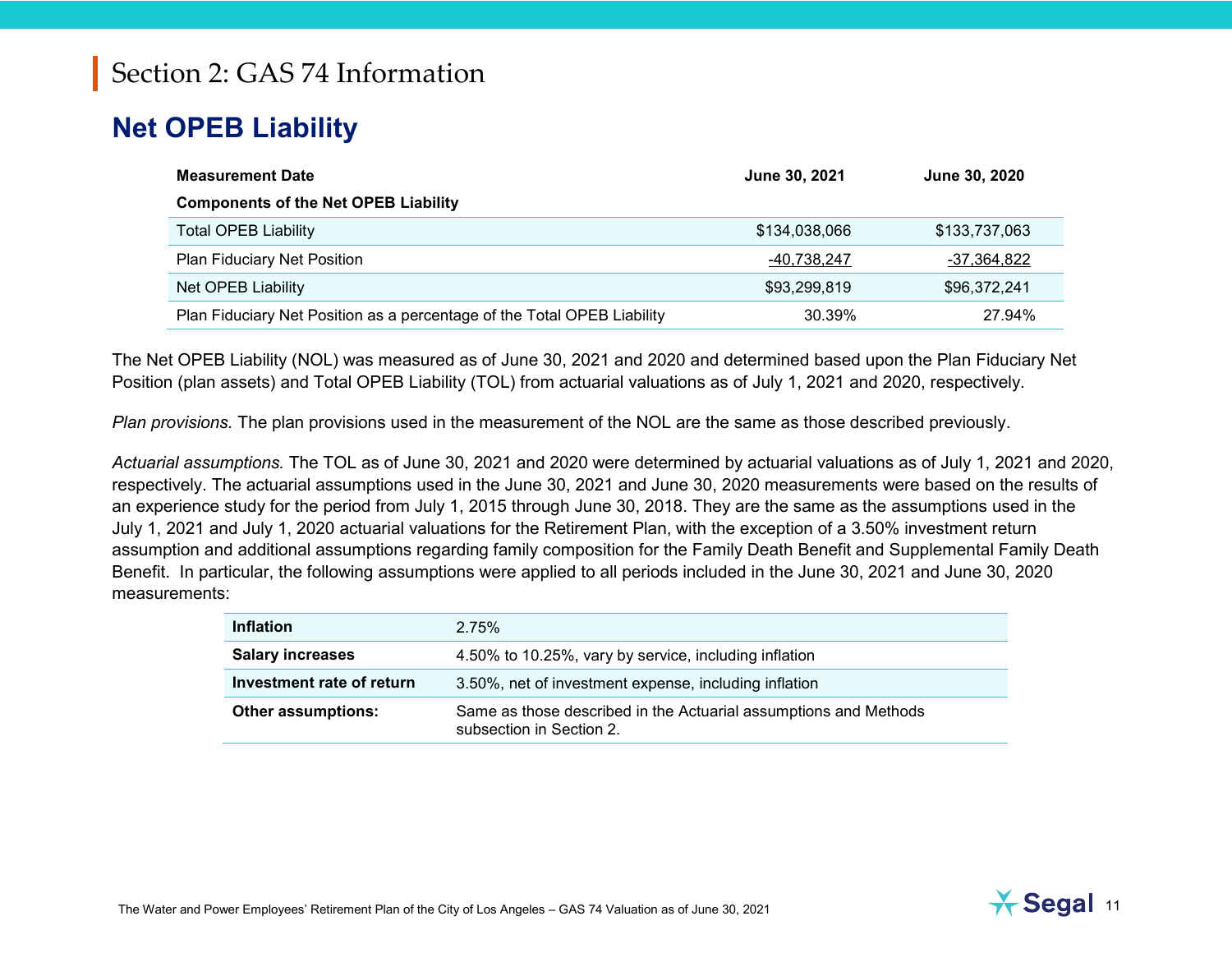#### **Determination of discount rate and investment rates of return**

The long-term expected rate of return on OPEB plan investments was determined in 2019 using a building-block method in which expected future real rates of return (expected returns, net of inflation) are developed for each major asset class. This information is combined to produce the long-term expected rate of return by weighting the expected future real rates of return by the target asset allocation percentage, adding expected inflation and subtracting expected investment expenses and a risk margin. The target allocation and projected arithmetic real rates of return for each major asset class, after deducting inflation, but before deducting investment expenses, used in the derivation of the long-term expected investment rate of return assumption as of June 30, [2021](#page--1-0) are summarized in the following table. This information will change every three years based on the actuarial experience study.

| <b>Asset Class</b>        | <b>Target Allocation</b> | Long-Term Expected Real Rate of Return |
|---------------------------|--------------------------|----------------------------------------|
| <b>Fixed Income</b>       | 96%                      | 1.42%                                  |
| Cash and Cash Equivalents | $4\%$                    | 0.25%                                  |
| Total                     | $100\%$                  |                                        |

*Discount rate:* The discount rate used to measure the TOL was 3.50% as of June 30, [2021](#page--1-0) and June 30, [2020,](#page--1-1) respectively. The projection of cash flows used to determine the June 30, [2021](#page--1-0) discount rate assumed member contributions will be made at the current contribution rates and that employer contributions will be made at rates equal to the required contribution rates. For this purpose, only employee and employer contributions that are intended to fund benefits for current plan members and their beneficiaries are included. Projected employer contributions that are intended to fund the service costs for future plan members and their beneficiaries, as well as projected contributions from future plan members, are not included. Based on those assumptions, the Plan Fiduciary Net Position was projected to be available to make all projected future benefit payments for current plan members. Therefore, the long-term expected rate of return on the Death Benefit Fund's investments was applied to all periods of projected benefit payments to determine the TOL as of both June 30, [2021](#page--1-0) and June 30, [2020.](#page--1-1)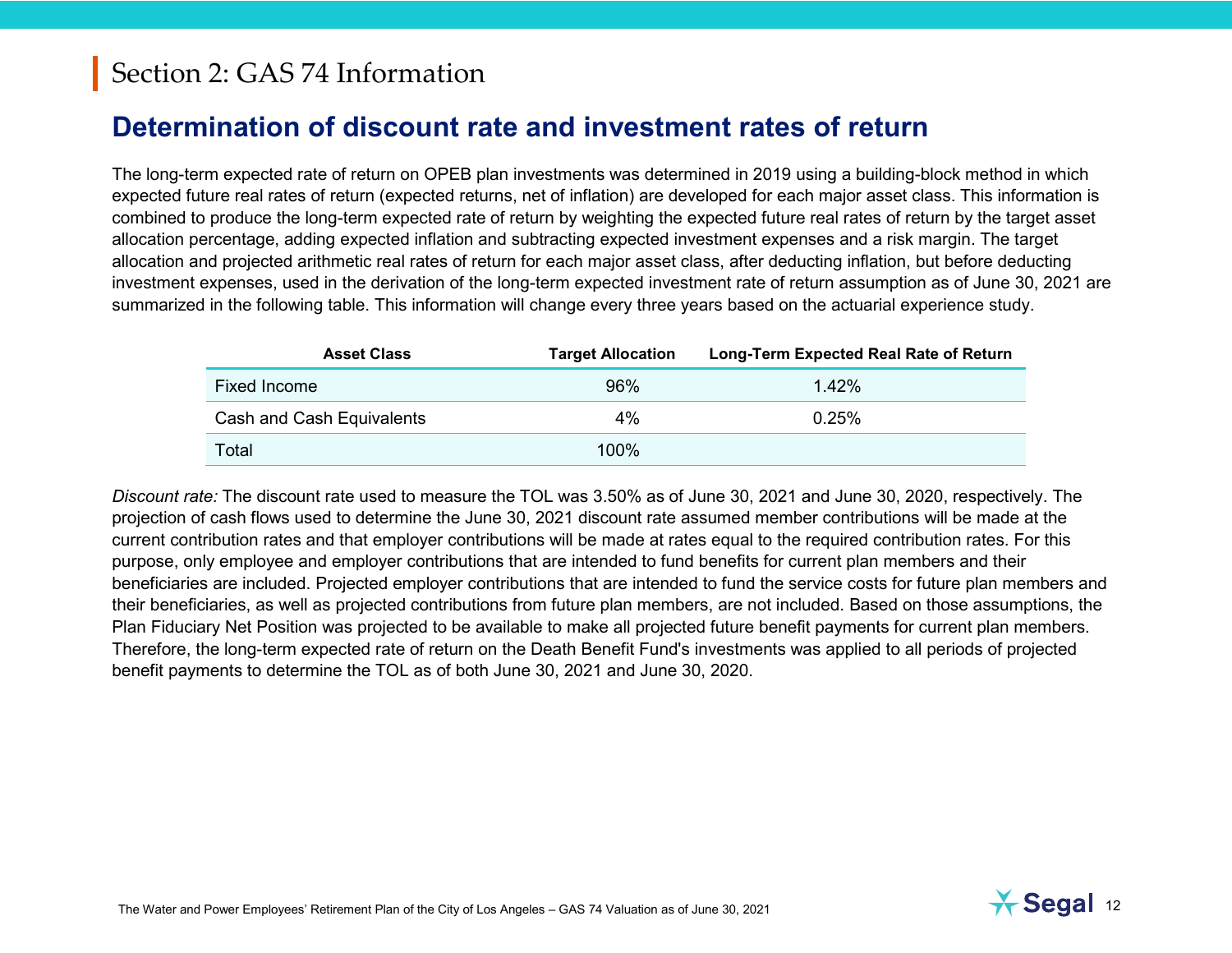#### **Discount rate sensitivity**

*Sensitivity of the Net OPEB Liability to changes in the discount rate.* The following presents the NOL of the Plan as of June 30, [2021,](#page--1-0) calculated using the discount rate of 3.50%, as well as what the Plan NOL would be if it were calculated using a discount rate that is 1-percentage-point lower (2.50%) or 1-percentage-point higher (4.50%) than the current rate:

|                                        | 1% Decrease (2.50%) | <b>Current Discount Rate (3.50%)</b> | 1% Increase (4.50%) |
|----------------------------------------|---------------------|--------------------------------------|---------------------|
| Net OPEB Liability as of June 30, 2021 | \$114,817,276       | \$93,299,819                         | \$76,171,095        |

Because there is no trend rate assumption used in valuing these benefits, the NOL is unaffected by any changes in trend rates.

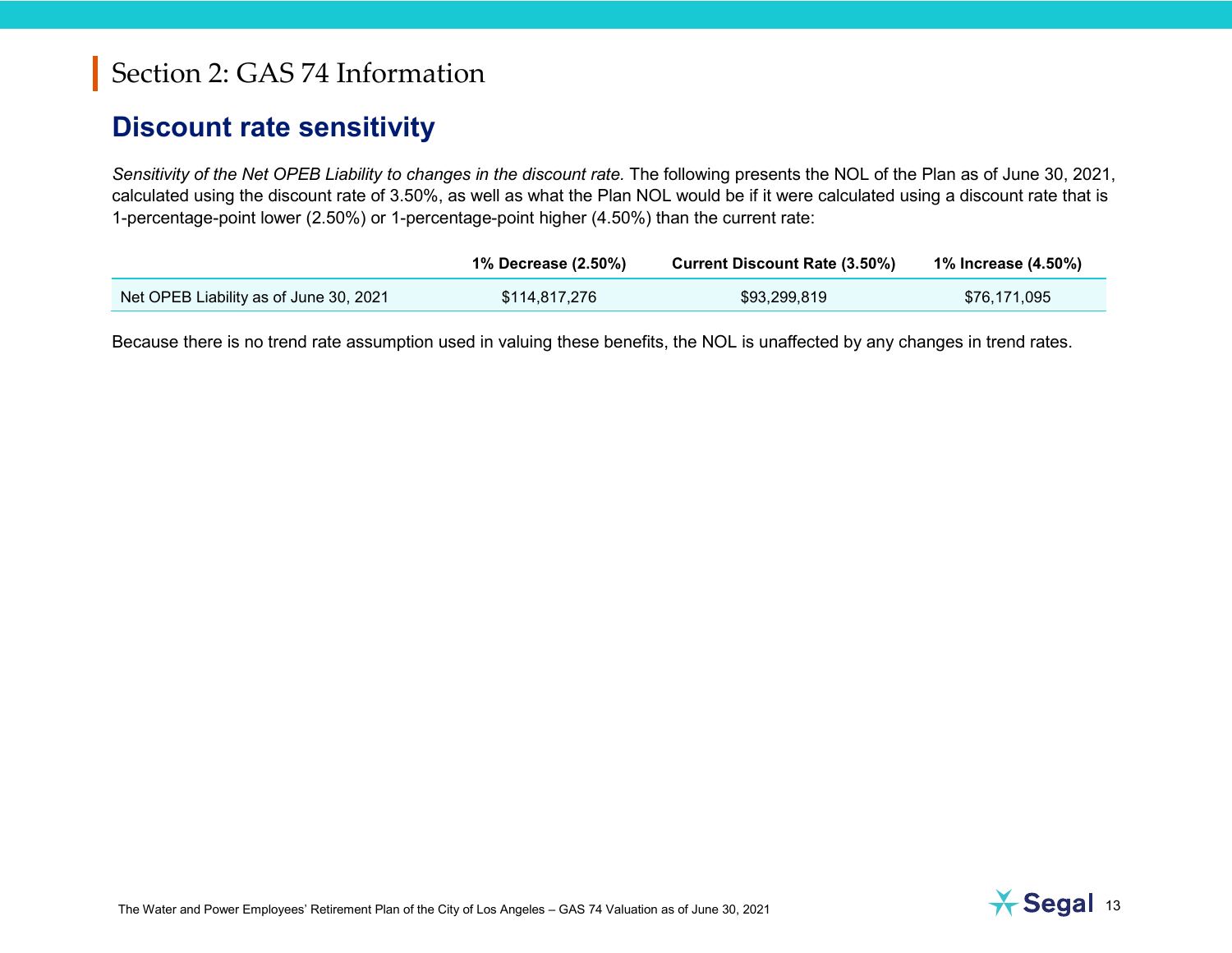## **Schedule of changes in Net OPEB Liability**

| <b>Measurement Date</b>                                                  | June 30, 2021   | June 30, 2020   |
|--------------------------------------------------------------------------|-----------------|-----------------|
| <b>Total OPEB Liability</b>                                              |                 |                 |
| • Service Cost                                                           | \$5,040,195     | \$4,716,844     |
| • Interest                                                               | 4,677,912       | 4,725,458       |
| • Change of benefit terms                                                | 0               | 0               |
| • Differences between expected and actual experience                     | 828,147         | $-2,040,143$    |
| • Changes of assumptions                                                 | 0               | 0               |
| • Benefit payments                                                       | $-10,245,251$   | $-7,922,692$    |
| <b>Net change in Total OPEB Liability</b>                                | \$301,003       | $-$520,533$     |
| <b>Total OPEB Liability - beginning</b>                                  | \$133,737,063   | 134,257,596     |
| <b>Total OPEB Liability - ending (a)</b>                                 | \$134,038,066   | \$133,737,063   |
| <b>Plan Fiduciary Net Position</b>                                       |                 |                 |
| • Contributions – employer (including those for administrative expenses) | \$14,522,798    | \$14,908,884    |
| • Contributions - employee                                               | 373,989         | 384,893         |
| • Net investment income                                                  | 343,631         | 2,793,526       |
| • Benefit payments                                                       | $-10,245,251$   | $-7,922,692$    |
| • Administrative expense                                                 | $-1,621,742$    | $-1,606,529$    |
| Net change in Plan Fiduciary Net Position                                | \$3,373,425     | \$8,558,082     |
| <b>Plan Fiduciary Net Position - beginning</b>                           | \$37,364,822    | 28,806,740      |
| Plan Fiduciary Net Position - ending (b)                                 | \$40,738,247    | \$37,364,822    |
| Net OPEB Liability – ending $(a) - (b)$                                  | \$93,299,819    | \$96,372,241    |
| Plan Fiduciary Net Position as a percentage of the Total OPEB Liability  | 30.39%          | 27.94%          |
| <b>Covered payroll</b>                                                   | \$1,121,883,556 | \$1,130,066,141 |
| Plan Net OPEB Liability as percentage of covered payroll                 | 8.32%           | 8.53%           |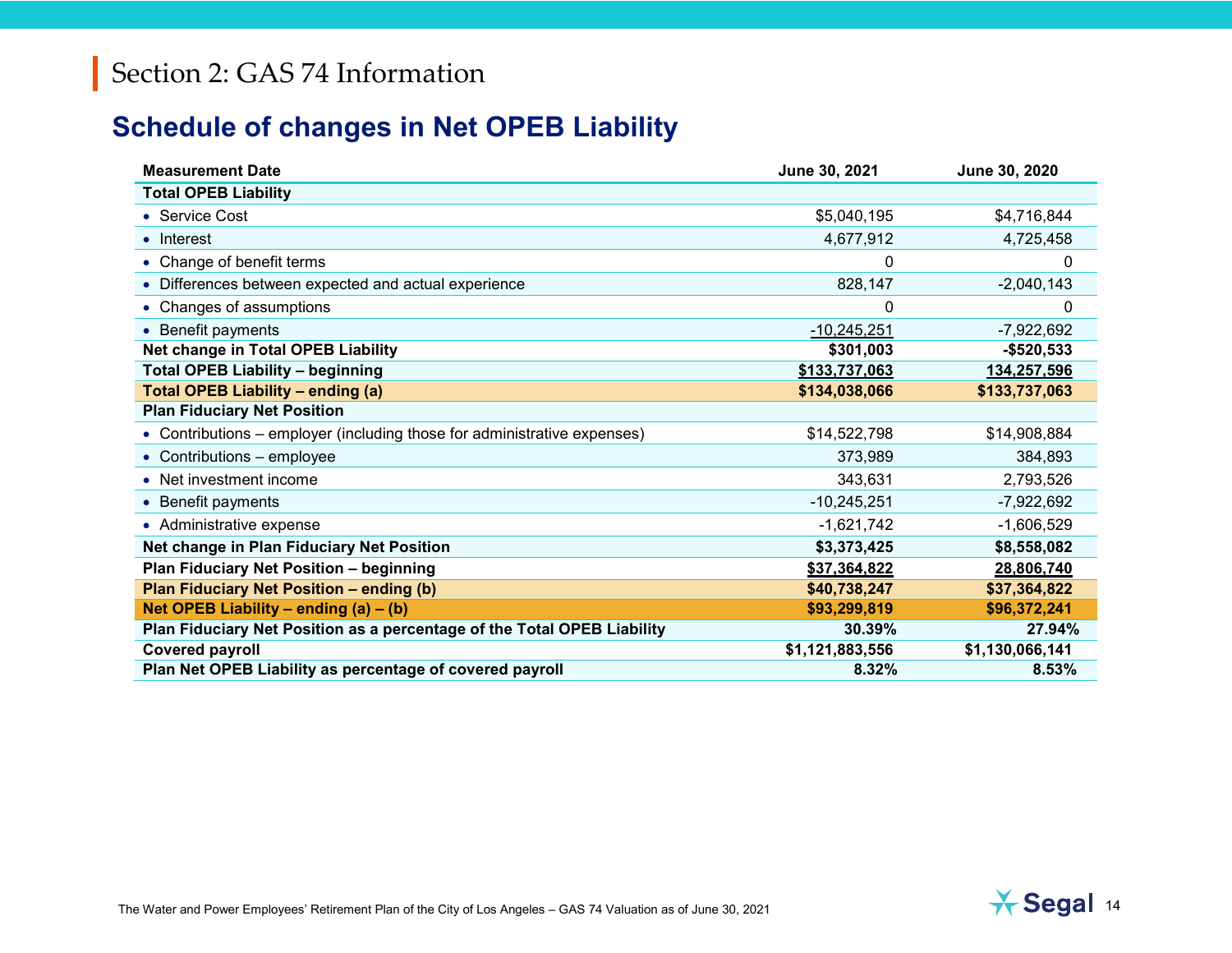### <span id="page-14-1"></span><span id="page-14-0"></span>**Schedule of Employer Contributions – Last Six Fiscal Years**

| Year Ended<br>June 30 | <b>Actuarially</b><br><b>Determined</b><br>Contributions <sup>1,2</sup> | <b>Contributions in</b><br><b>Relation to the</b><br><b>Actuarially</b><br><b>Determined</b><br>Contributions <sup>1</sup> | Contribution<br>Deficiency /<br>(Excess) | <b>Covered Payroll</b> | <b>Contributions as</b><br>a Percentage of<br><b>Covered Payroll</b> |
|-----------------------|-------------------------------------------------------------------------|----------------------------------------------------------------------------------------------------------------------------|------------------------------------------|------------------------|----------------------------------------------------------------------|
| 2016                  | \$7,206,780                                                             | \$7,206,780                                                                                                                | \$0                                      | \$861,818,854          | 0.84%                                                                |
| 2017                  | 7,137,953                                                               | 7,137,953                                                                                                                  | 0                                        | 892,332,196            | 0.80%                                                                |
| 2018                  | 7,137,211                                                               | 7,137,211                                                                                                                  | 0                                        | 953,635,670            | 0.75%                                                                |
| 2019                  | 7,259,955                                                               | 7,259,955                                                                                                                  | 0                                        | 1,028,212,002          | 0.71%                                                                |
| 2020                  | 13,334,780                                                              | 13,299,775                                                                                                                 | 35,005                                   | 1,130,066,141          | 1.18%                                                                |
| 2021                  | 12,565,096                                                              | 12,898,727                                                                                                                 | $-333,631$                               | 1,121,883,556          | 1.15%                                                                |

See accompanying notes to this schedule on the next page.

<sup>1</sup> Excludes employer contributions towards administrative expenses.

<sup>2</sup> Starting in 2020, the actuarially determined contribution is determined based on actual covered payroll reported by the Retirement Office.

The Water and Power Employees' Retirement Plan of the City of Los Angeles – GAS 74 Valuation as of June 30, 2021 15

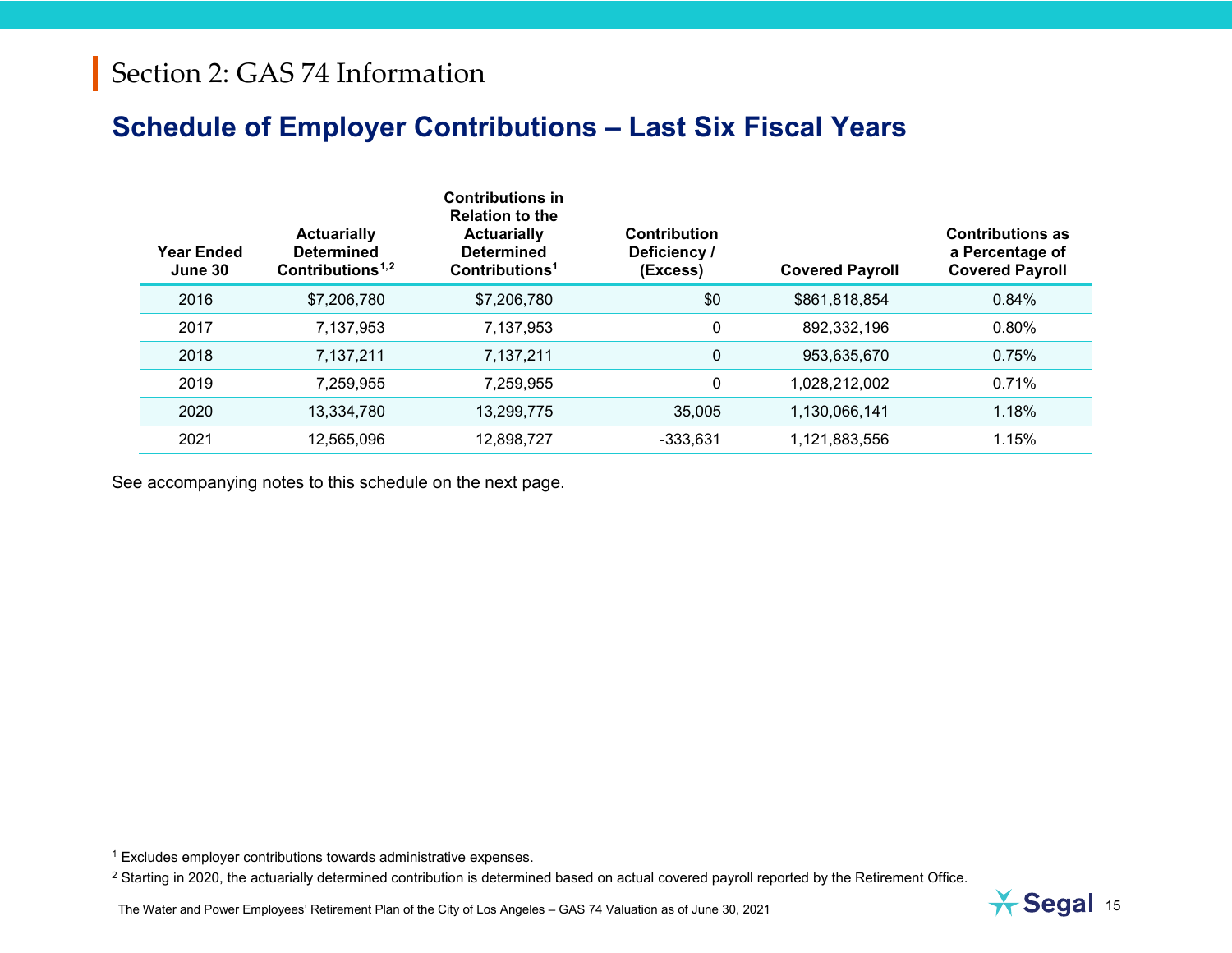#### <span id="page-15-0"></span>**Notes to Schedule:**

#### **Methods and assumptions used to establish "actuarially determined contribution" (ADC) rates:**

| <b>Valuation date:</b>               | Actuarially determined contribution rates are calculated as of June 30, one year prior to the end<br>of the fiscal year in which contributions are reported                                                                                                                                                                                                                                                                                                                                                                                                                                                                                                |
|--------------------------------------|------------------------------------------------------------------------------------------------------------------------------------------------------------------------------------------------------------------------------------------------------------------------------------------------------------------------------------------------------------------------------------------------------------------------------------------------------------------------------------------------------------------------------------------------------------------------------------------------------------------------------------------------------------|
| <b>Actuarial cost method:</b>        | <b>Entry Age Actuarial Cost Method</b>                                                                                                                                                                                                                                                                                                                                                                                                                                                                                                                                                                                                                     |
| <b>Asset valuation method:</b>       | The market value of assets less unrecognized returns in each of the last five years.<br>Unrecognized return is equal to the difference between the actual and expected returns on a<br>market value basis and is recognized over a five-year period. Prior to the July 1, 2020<br>valuation, as directed by the Retirement Office, the actuarial value of assets was reduced by<br>1% as an amount classified as a non-valuation reserve to develop the net actuarial value of<br>assets.                                                                                                                                                                  |
| <b>Amortization Method</b>           | Level dollar amortization                                                                                                                                                                                                                                                                                                                                                                                                                                                                                                                                                                                                                                  |
| <b>Remaining amortization period</b> | The July 1, 2019 Unfunded Actuarial Accrued Liability is amortized over a fifteen-year period<br>commencing July 1, 2019 (fully amortized as of July 1, 2034). Any subsequent changes in<br>Surplus or Unfunded Actuarial Accrued Liability are amortized over separate fifteen-year<br>periods. All amortization amounts are determined in equal dollar amounts over the amortization<br>period. The Board may, by resolution, adopt a separate period of not more than thirty years to<br>amortize the change in Surplus or Unfunded Actuarial Accrued Liability resulting from an<br>unusual event, plan amendment or change in assumptions or methods. |

#### **Actuarial assumptions:**

| <b>Valuation Date:</b>                   | July 1, 2021 Valuation Date                                                                                                | July 1, 2020 Valuation Date                                                                                                |  |
|------------------------------------------|----------------------------------------------------------------------------------------------------------------------------|----------------------------------------------------------------------------------------------------------------------------|--|
| Investment rate of return:               | 3.50%, net of investment expenses                                                                                          | 3.50%, net of investment expenses                                                                                          |  |
| Inflation rate:                          | 2.75%                                                                                                                      | 2.75%                                                                                                                      |  |
| Real across-the-board salary increase:   | 0.50%                                                                                                                      | 0.50%                                                                                                                      |  |
| Projected salary increases: <sup>1</sup> | 4.50% to 10.25%                                                                                                            | 4.50% to 10.25%                                                                                                            |  |
| Cost of living adjustments:              | 2.75% (actual increases are contingent upon<br>CPI increases with a 3.00% maximum for<br>Tier 1, 2.00% maximum for Tier 2) | 2.75% (actual increases are contingent upon<br>CPI increases with a 3,00% maximum for<br>Tier 1, 2.00% maximum for Tier 2) |  |
| <b>Other assumptions:</b>                | Same as those used in the July 1, 2021<br>funding actuarial valuation                                                      | Same as those used in the July 1, 2020<br>funding actuarial valuation                                                      |  |

<sup>1</sup> Includes inflation at 2.75% plus real across-the-board salary increases of 0.50% plus merit and promotion increases as of July 1, 2021 and 2020, respectively.

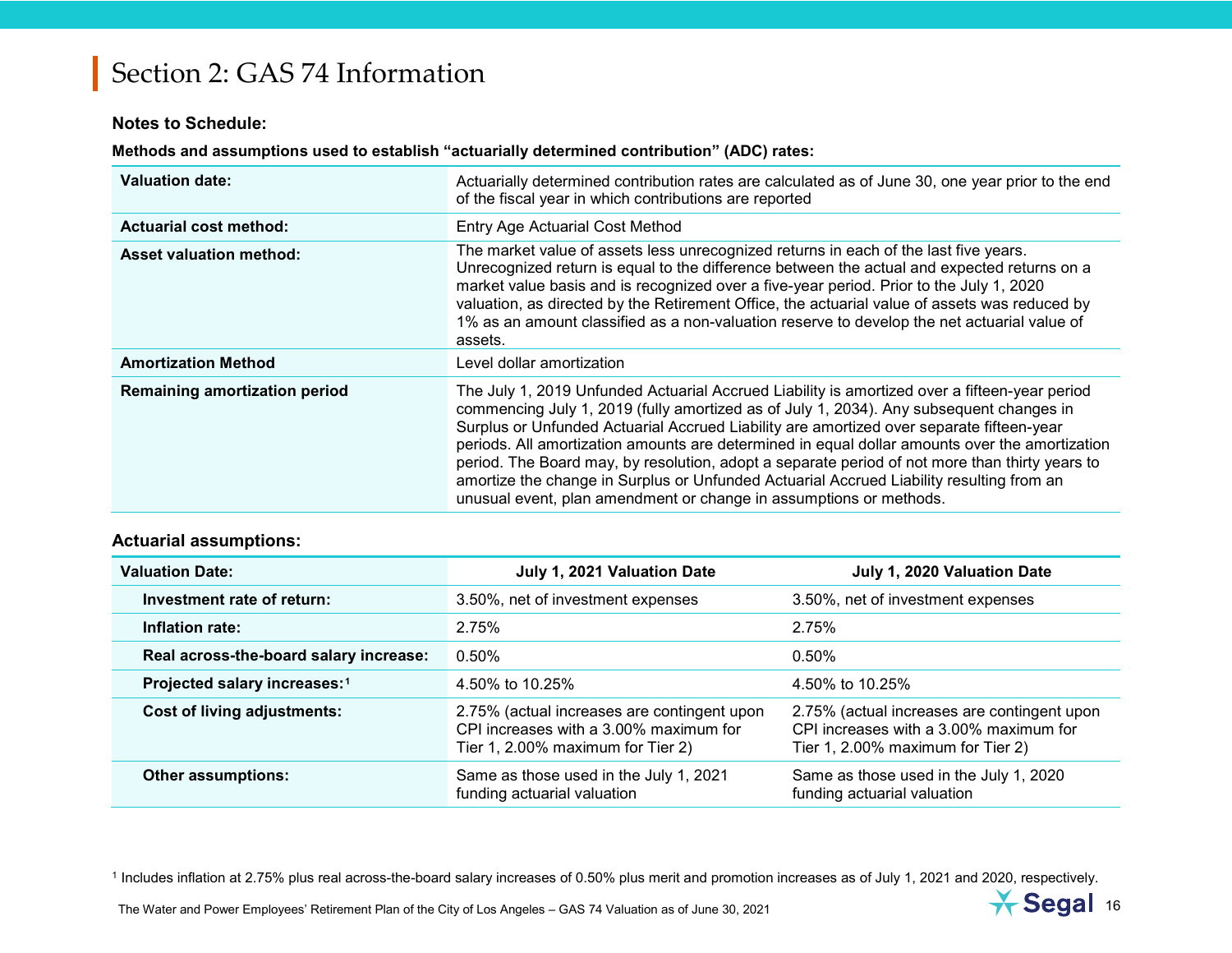## **Actuarial Assumptions and Methods**

#### **Actuarial assumptions:**

| <b>Net Investment Return:</b>                                    | 3.50%, net of investment expenses.                                                                                                                                                                                                                                                                                                              |                              |                                                    |  |  |
|------------------------------------------------------------------|-------------------------------------------------------------------------------------------------------------------------------------------------------------------------------------------------------------------------------------------------------------------------------------------------------------------------------------------------|------------------------------|----------------------------------------------------|--|--|
| <b>Family Composition at Death for Active</b><br><b>Members:</b> | Plan                                                                                                                                                                                                                                                                                                                                            | <b>Family Death Benefits</b> | <b>Supplemental Family</b><br><b>Death Benefit</b> |  |  |
|                                                                  | Not Married; No Children                                                                                                                                                                                                                                                                                                                        | 20%                          | 0%                                                 |  |  |
|                                                                  | Not Married; One Child                                                                                                                                                                                                                                                                                                                          | 5%                           | 15%                                                |  |  |
|                                                                  | Not Married; 2+ Children                                                                                                                                                                                                                                                                                                                        | 7%                           | 17%                                                |  |  |
|                                                                  | Married; No Children                                                                                                                                                                                                                                                                                                                            | 16%                          | 0%                                                 |  |  |
|                                                                  | Married; One Child                                                                                                                                                                                                                                                                                                                              | 15%                          | 22%                                                |  |  |
|                                                                  | Married: 2+ Children                                                                                                                                                                                                                                                                                                                            | 30%                          | 39%                                                |  |  |
|                                                                  | Married; One Disabled Child                                                                                                                                                                                                                                                                                                                     | 7%                           | 7%                                                 |  |  |
|                                                                  | 1 <sup>st</sup> Child's Age                                                                                                                                                                                                                                                                                                                     | 10                           | 10                                                 |  |  |
|                                                                  | 2 <sup>nd</sup> Child's Age                                                                                                                                                                                                                                                                                                                     | 8                            | 8                                                  |  |  |
|                                                                  | No benefits are assumed to be payable upon deaths of active members age 55 or over or<br>deaths of inactive vested members (receiving a Permanent Total Disability benefit) or retirees<br>at any age.<br>Healthy child payments are assumed to end when the child reaches age 18. Disabled child<br>payments are assumed to continue for life. |                              |                                                    |  |  |
| <b>Other Actuarial Assumptions:</b>                              | Same as those used in July 1, 2021 actuarial valuation report for the Retirement Plan                                                                                                                                                                                                                                                           |                              |                                                    |  |  |
| <b>Actuarial cost method:</b>                                    | Entry Age Actuarial Cost Method.                                                                                                                                                                                                                                                                                                                |                              |                                                    |  |  |
| <b>Changes in Actuarial Assumptions:</b>                         | There have been no changes in actuarial assumptions since the last valuation.                                                                                                                                                                                                                                                                   |                              |                                                    |  |  |

5700432v1/04175.017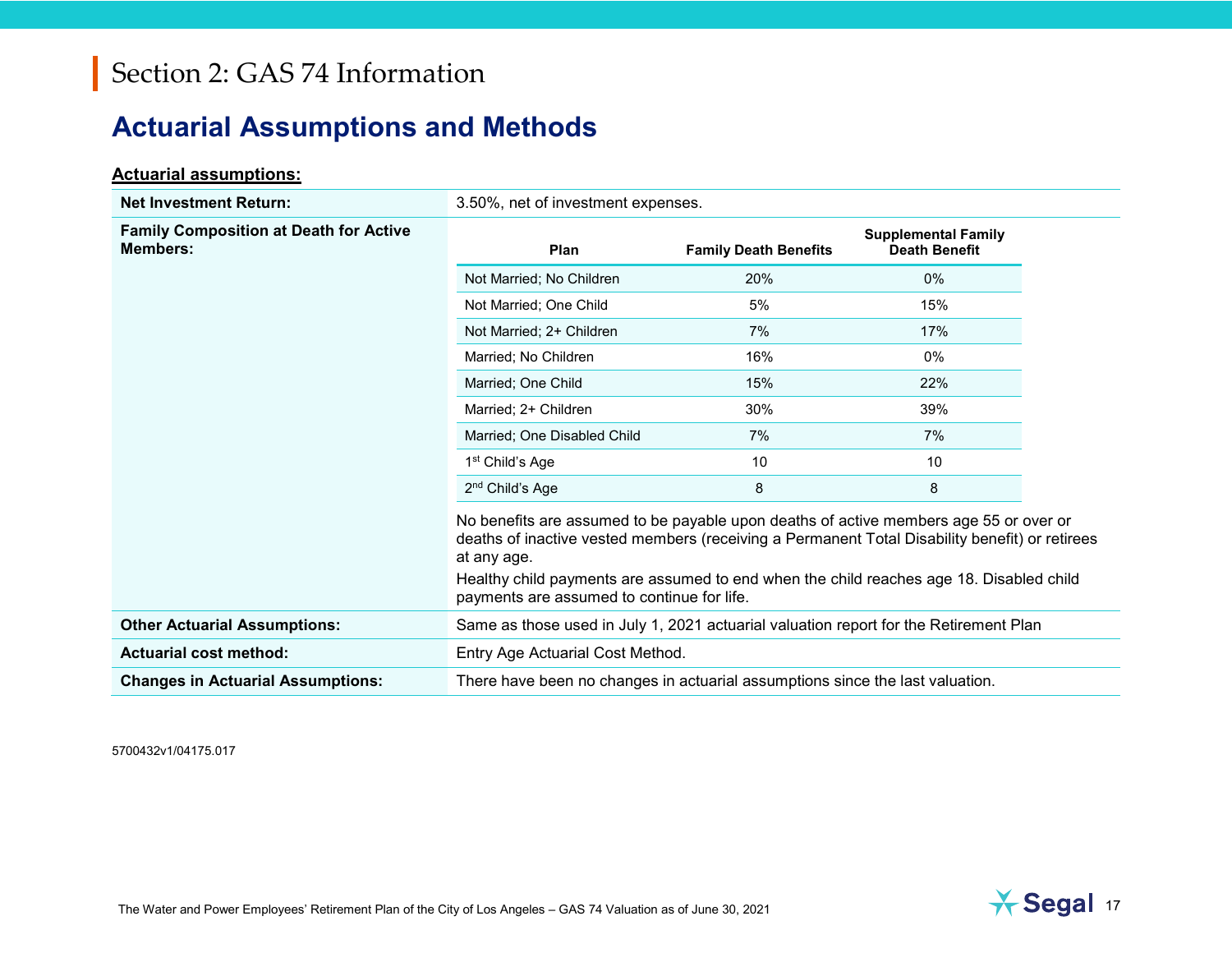# Section 3: Appendix **Appendix A: Projection of Plan Fiduciary Net Position for use in the Calculation of Discount Rate as of June 30, [2021](#page--1-0)**

|                  | <b>Projected Beginning</b> | Projected            | Projected       | Projected       | <b>Projected Ending</b>       |
|------------------|----------------------------|----------------------|-----------------|-----------------|-------------------------------|
| Year             | <b>Plan Fiduciary</b>      | <b>Total</b>         | <b>Benefit</b>  | Investment      | <b>Plan Fiduciary</b>         |
| <b>Beginning</b> | <b>Net Position</b>        | <b>Contributions</b> | <b>Payments</b> | <b>Earnings</b> | <b>Net Position</b>           |
| July 1,          | (a)                        | (b)                  | (c)             | (d)             | $(e) = (a) + (b) - (c) + (d)$ |
| 2021             | \$40,738,247               | \$13,663,673         | \$7,270,712     | \$1,537,715     | \$48,668,923                  |
| 2022             | 48,668,923                 | 13,565,770           | 7,354,224       | 1,812,114       | 56,692,583                    |
| 2023             | 56,692,583                 | 13,460,636           | 7,470,325       | 2,089,071       | 64,771,966                    |
| 2024             | 64,771,966                 | 13,360,230           | 7,548,678       | 2,368,721       | 72,952,239                    |
| 2025             | 72,952,239                 | 13,281,169           | 7,671,804       | 2,651,492       | 81,213,095                    |
| 2026             | 81,213,095                 | 13,184,848           | 7,798,871       | 2,936,713       | 89,535,786                    |
| 2027             | 89,535,786                 | 13,091,979           | 7,948,142       | 3,223,770       | 97,903,393                    |
| 2028             | 97,903,393                 | 12,994,754           | 8,114,285       | 3,512,027       | 106,295,889                   |
| 2029             | 106,295,889                | 12,885,144           | 8,253,975       | 3,801,402       | 114,728,460                   |
| 2030             | 114,728,460                | 12,764,731           | 8,389,651       | 4,092,060       | 123,195,601                   |
| 2046             | 129,463,593                | 1,638,573            | 9,036,481       | 4,401,762       | 126,467,447                   |
| 2047             | 126,467,447                | 1,467,149            | 8,938,939       | 4,295,604       | 123,291,260                   |
| 2048             | 123,291,260                | 1,286,606            | 8,811,472       | 4,183,509       | 119,949,903                   |
| 2049             | 119,949,903                | 1,100,503            | 8,647,275       | 4,066,178       | 116,469,310                   |
| 2050             | 116,469,310                | 917,270              | 8,451,230       | 3,944,582       | 112,879,932                   |
| 2095             | 2,732,677                  | 0                    | 545,242         | 86,102          | 2,273,537                     |
| 2096             | 2,273,537                  | 0                    | 445,013         | 71,786          | 1,900,310                     |
| 2097             | 1,900,310                  | 0                    | 356,829         | 60,266          | 1,603,747                     |
| 2098             | 1,603,747                  | 0                    | 280,714         | 51,219          | 1,374,252                     |
| 2099             | 1,374,252                  | 0                    | 216,344         | 44,313          | 1,202,221                     |
| 2119             | 1,355,364                  | 0                    | 2               | 47,438          | 1,402,800                     |
| 2120             | 1,402,800                  |                      |                 |                 |                               |
| 2120             | Discounted Value: 46,548 * |                      |                 |                 |                               |

\* \$1,402,800 when discounted with interest at the rate of 3.50% per annum has a value of \$46,548 as of June 30, 2021.